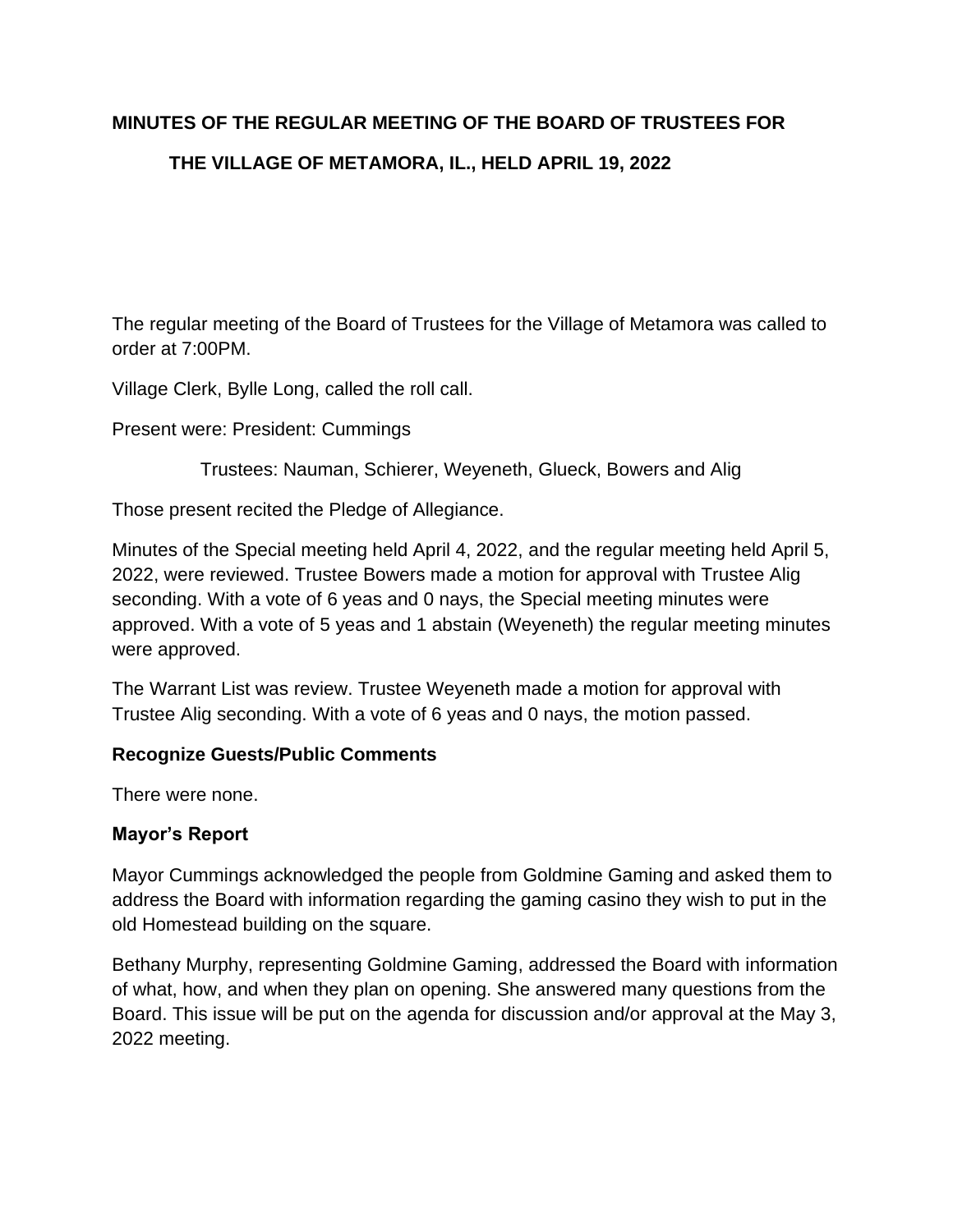## **Engineer's Report**

Bob Kohlhaus gave updates on the following:

- 1. Niles St. Watermain project
- 2. Well #6 Pump/Motor Repair/Estimate Received
- 3. Drainage Improvement Projects
- 4. MFT Road Evaluation
- 5. Demo of Niles St. Houses

### **Attorney's Report**

Presented for approval was the Ordinance for entering into an Intergovernmental Agreement for Village's Participation in the Illinois Public Works Mutual Aid Network (IPWMAN)

Trustee Weyeneth made a motion for approval with Trustee Glueck seconding. With a vote of 6 yeas and 0 nays, the motion passed.

Attorney Brunton gave an overview of the process for grant funding for the new firehouse project.

Mayor Cummings asked the audience, rural fire representatives and trustees what their impressions were of the three RFQ firms that gave presentations on April  $4<sup>th</sup>$ . The general consensus was pretty even between Archimages and Farnsworth. The advantage for Farnsworth was they are in Peoria and Paul Kouri (who lives in Metamora) would be lead on the project and would be readily available to handle any issues that may arise during the project.

Trustee Weyeneth made a motion to approve Farnsworth as the architectural firm for the firehouse project and Trustee Glueck seconded. With a vote of 5 yeas and 1 nay (Schierer), the motion passed.

#### **Treasurer's Report**

CASH BALANCES

Cash balances as of March 31, 2022 increased \$53,936 at a .81% increase from February 28, 2022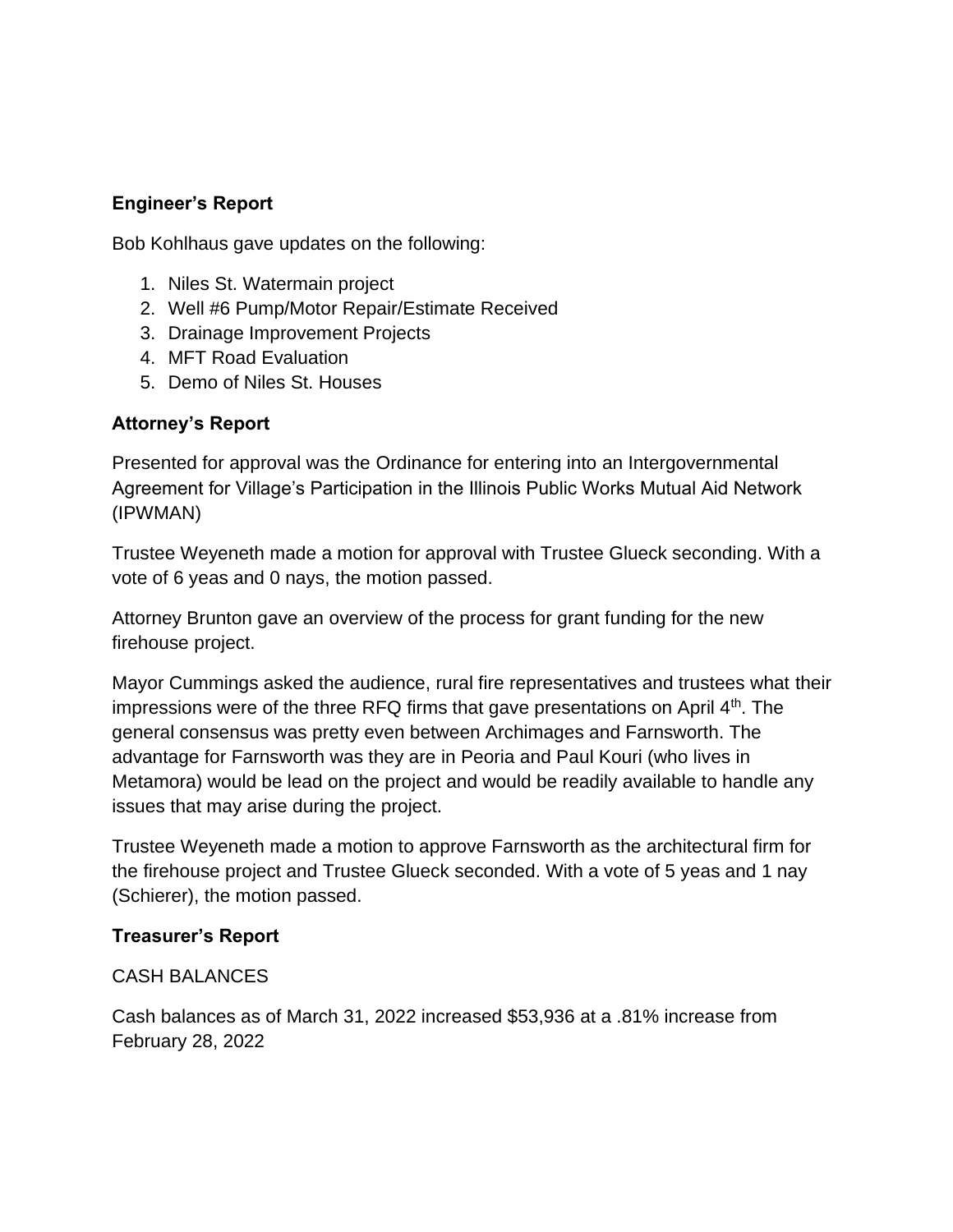#### MAJOR RECEIPTS

| State of Illinois            | \$102,958 |
|------------------------------|-----------|
| <b>Motor Fuel Taxes</b>      | \$48,476  |
| Ameren                       | \$11,234  |
| <b>CCMSI</b>                 | \$36,598  |
| <b>MTHS</b>                  | \$19,125  |
| <b>MAJOR DISBURSEMENTS</b>   |           |
| <b>BlueCross/Blue Shield</b> | \$11,510  |
| Eureka-Goodfield FD          | \$10,209  |
| Farnsworth                   | \$41,484  |
| Metamora FD                  | \$14,249  |
| Municipal Well & Pump        | \$10,620  |
|                              |           |

#### INVESTMENTS

Funds were invested during the month of March 2022 in the Money Market at Commerce Bank earning interest at .05%. The Insured Cash Sweep Account earned interest at .25% and the Goodfield State Bank Money Market earned interest at .1%.

#### **Public Works Department**

Trustee Nauman asked if the Village would refund permit payments if the company decided not to proceed with the project. He made a motion to approve refunding of said permits but without a second, the motion was not approved.

Trustee Nauman made a motion to approve the estimate from Municipal Well & Pump in the amount of \$43,950.00 for rehab of Well #6. Trustee Schierer seconded and with a vote of 6 yeas and 0 nays, the motion passed.

Trustee Nauman spoke of a drainage problem on Big Red Drive. He said he would talk in depth about this at the committee meeting on April 26<sup>th</sup>.

Next, he spoke of the Old Flame building now being used for retail outdoor storage shed sales. Kaleb Bond owns the business and also wants to use the building as a church. Attorney Brunton said the problem is with the zoning code. The property is zoned for